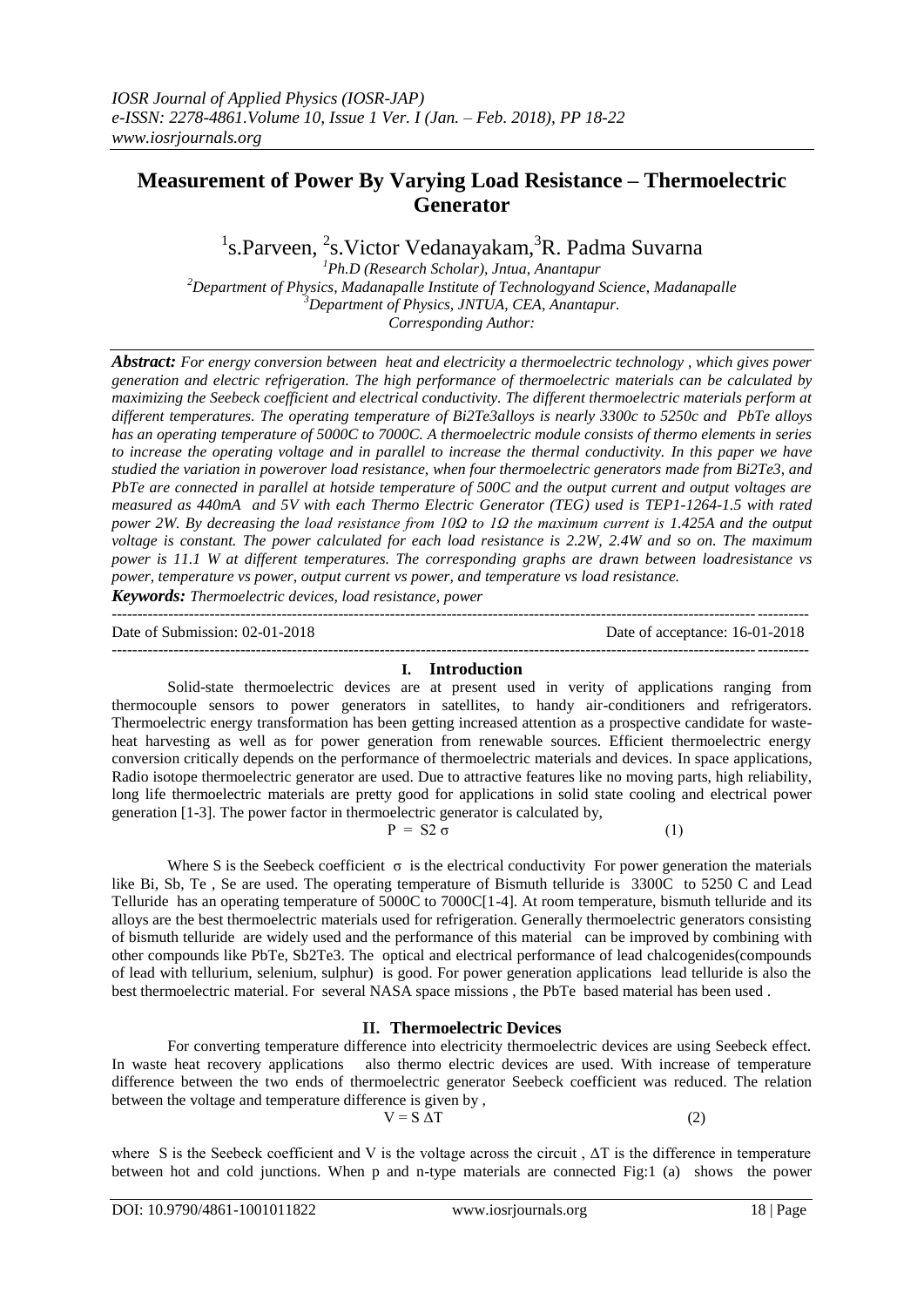generation mode and Fig:1(b) shows the refrigeration mode. The Thomson effect and Seebeck coefficient are not temperature independent but they are temperature dependent.



#### **III. Thermoelectric Generator**

As we know that each thermoelectric module consists of p-type and n-type terminals which are connected to hotside and cold side.These n-type and p-type pellets can be connected in series as well as in parallel.The performance of thermoelectric generator increases the temperature difference on both sides like cold side and hot side increases. As heat is increased in thermo electric legs, their electrical performance increases. The electrical performance of thermo electric power generator is increasing the material figure of merit , [5,6] zT is around 1 for thermoelectric devices made of bismuth telluride or tin telluride alloys at room temperature applications and at higher temperatures applications. From theoritical analysis, when the electrical internal resistance is equal to the external load resistance, maximum output power is produced. With increasing the temperature difference between cold side and hot sides of TEG , the performance of TEG can be increased. In spite of operating temperature, when the temperature is fixed , the TEG produces the similar voltage , current and power outputs.

### **IV. Experimental Set Up**

The thermoelectric module TEP1 – 1264 -1.5 is Bismuth telluride based thermoelectric generator. This module can generate more power due to difference in temperature. The size was 40 mm x 40 mm. Fig:2 represents the thermoelectric device used for testing model TEP1-1264-1.5 .



**Fig:2** Thermoelectric device used for testing (model TEP1-1264.1.5)



**Fig:3** Schematic diagram of thermoelectric generator with load.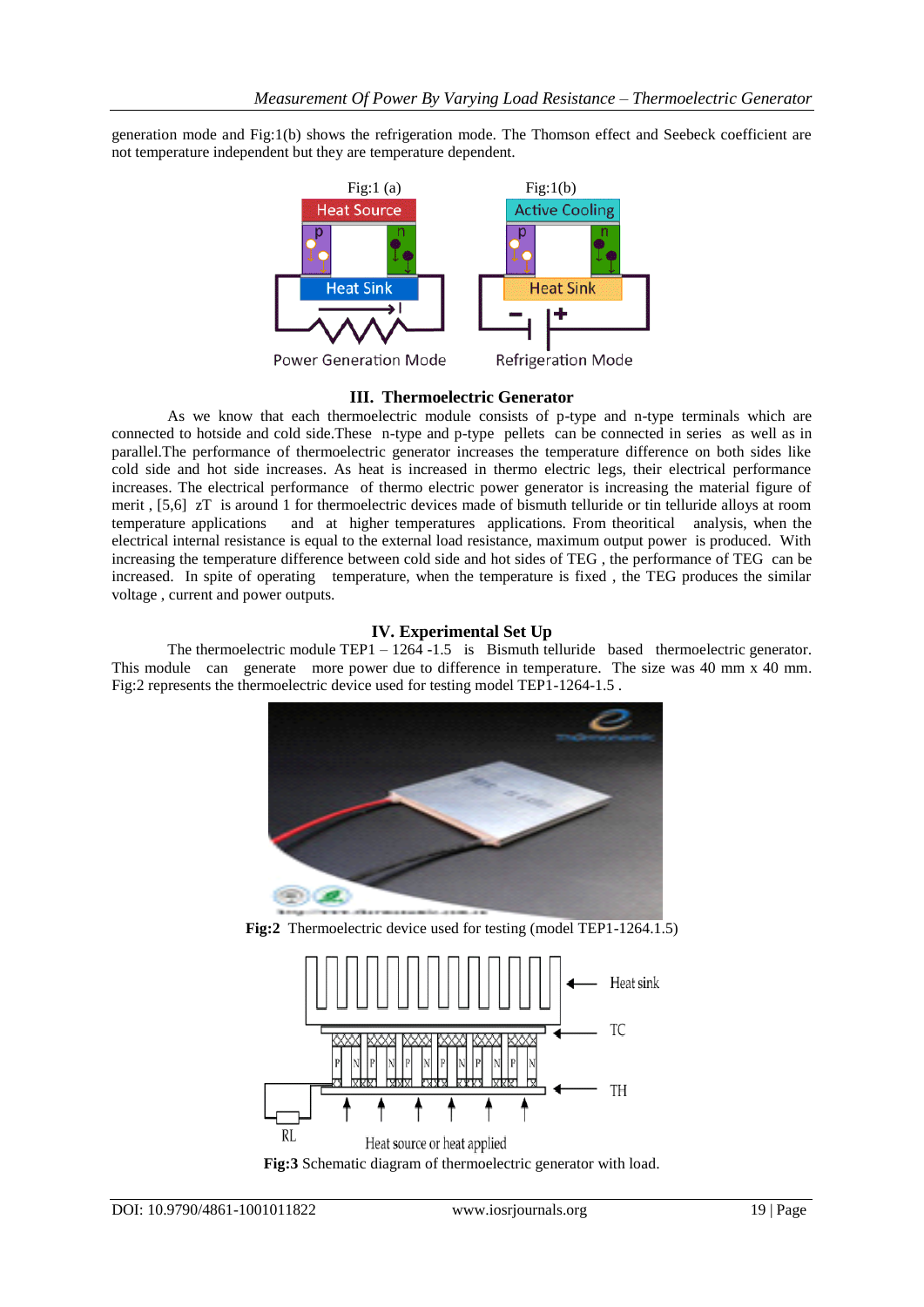Fig:3 shows that each thermoelectric module consists of p-type and n-type semiconductors that acts as thermoelectric device which are arranged in series electrically and in parallel thermally with load and the heat source and heat sink can also be applied to this thermoelectric module. Each p-type and n-type is referred to as a thermocouple. A thermoelectric device containing many such elements produces a voltage. In fig:3 TC and TH are the temperatures of cold side and hot side and RL is the load resistance applied to the circuit [8-10]. The magnitude of the voltage depends upon the thermoelectric materials like bismuth telluride and lead telluride.[11,14]



**Fig:4** Experimental set up of thermoelectric generator with cooling fans and heat sink.

Fig:4 shows that the thermoelectric generator is between and hot side and cold side. For temperature measurement in between hotside and coldside a temperature system is arranged. The output of the TEGs can be connected to an electrical load. Maintaining the temperature across the thermoelectric device to the desired value and it is possible to obtain the power value by varying load resistance at different values, when four TEGs are connected in parallel with TEP1 – 1264-1.5 . The power can be measured by the product of output voltage and output current.

| <b>Table:1</b> The values of input, output voltages, current and power |          |         |                |                |         |       |
|------------------------------------------------------------------------|----------|---------|----------------|----------------|---------|-------|
| S.                                                                     | Tempera  | Input   | Output         | Load           | Output  | Power |
| NO.                                                                    | ture(0C) | voltage | Voltage        | resistance     | current | (W)   |
|                                                                        |          | (V)     | (V)            | $(\Omega)$     | (mA)    |       |
|                                                                        | 50       | 4.67    | 5              | 10             | 440     | 2.2   |
| $\overline{c}$                                                         | 60       | 4.60    | 5              | 9              | 490     | 2.4   |
| 3                                                                      | 70       | 4.53    | 5              | 8              | 530     | 2.6   |
| 4                                                                      | 80       | 4.50    | 5              | 7              | 610     | 3.0   |
| 5                                                                      | 90       | 4.4     | 5              | 6              | 700     | 3.5   |
| 6                                                                      | 100      | 4.2     | 5              | 5              | 770     | 3.8   |
| $\overline{7}$                                                         | 110      | 4.1     | 5              | 4              | 920     | 4.6   |
| 8                                                                      | 120      | 3.96    | $\overline{5}$ | 3              | 1040    | 5.2   |
| 9                                                                      | 130      | 3.8     | 5              | $\overline{c}$ | 1360    | 6.8   |
| 10                                                                     | 140      | 3.0     | 5              |                | 1425    | 11.1  |

**V . Results,Graphs And Discussions**

A graph is drawn between load resistance and the power generated then it is represented in Fig: 5. as load resistance is decreasing from  $10\Omega$ , then the power will be increasing at different temperatures.

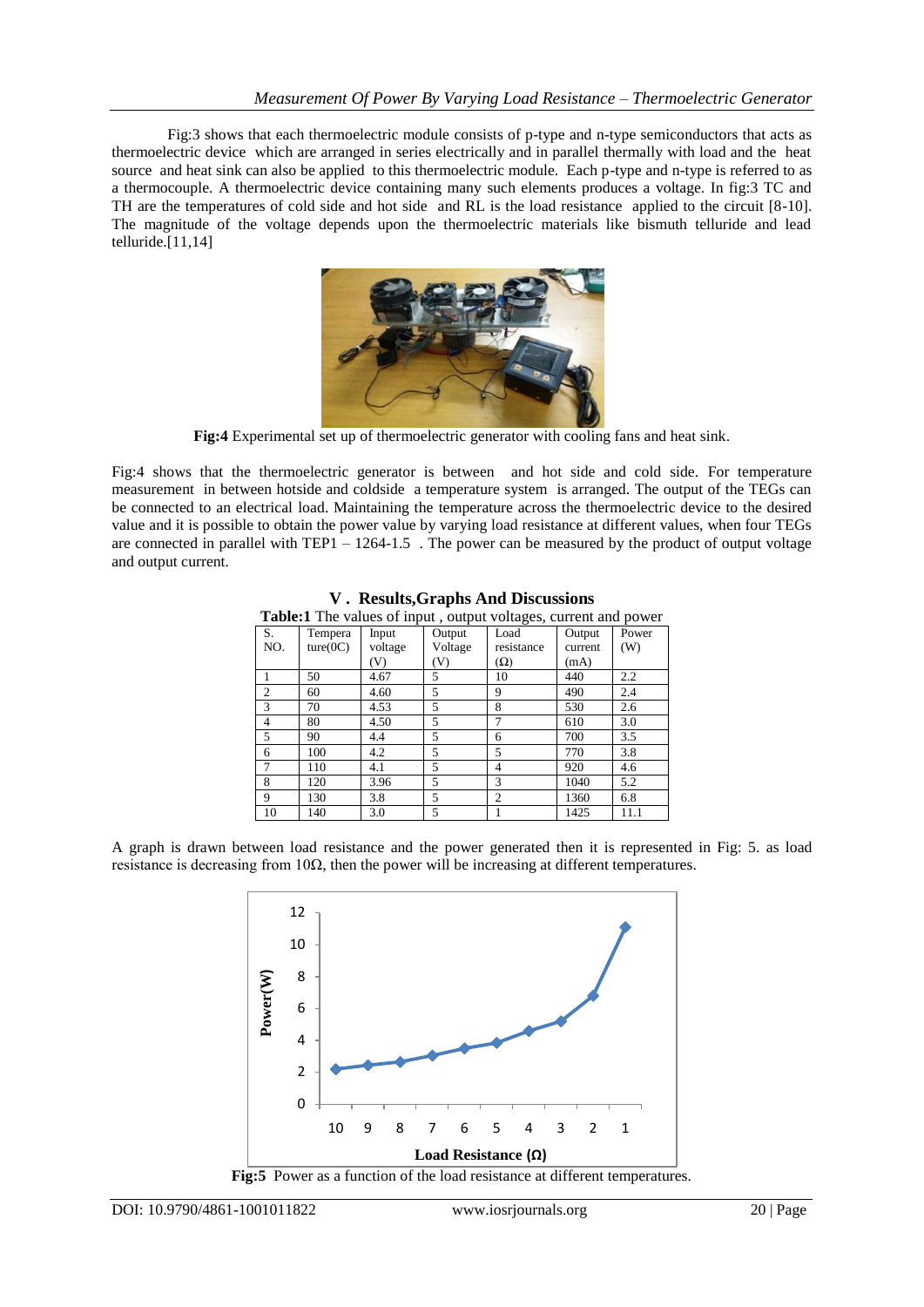The power will be , P=11.1W at R=1 $\Omega$ , at Temperature of 1400C.A graph is also drawn between temperature and power generated . So as temperature increases the power is also increasing. At 500c the power generated will be 2W and at 60, 70,80,90,100,110,120,…… the output power is calculated was 2.45W, 2.65W, 3.05W, 3.5W, 3.85W, 4.6W,5.2W,6.8 W and 11.1 W and the graph is shown in Fig:6



**Fig: 6** Power as a function of temperature .

The power will be maximum of 11.1 W at temperature 1400C.A graph is also drawn between output current and the power generated at different temperatures of hot side at 500C, 60, 70, 80….. As output current increasing, the power also increases and the graph is shown in Fig: 7



**Fig:7** Power as a function of Output current

At temperature of 1400C , the current will be maximum of 1.425A and the maximum power will be 11.1 W .

# **VI. Conclusion**

When thermoelectric generators are connected in parallel , we can also measure the power generated by varying load resistance at different temperatures for different thermoelectric materials like Bi2Te3, PbTe. By taking the Bismuth Telluride thermoelectric device (TEP1-1264-1.5) and connecting four TEGs in parallel , at different temperatures the output power generated, output current , output voltage are measured . At load resistances 10 $\Omega$  to 1 $\Omega$  the power generated will be maximum of 11.1W at 1400C observed and the corresponding graph is plotted output power as a function of load resistance. When decreasing the load resistance , the power will be increasing. As We can also draw a graph of power as a function of temperature. At temperature of 1400C, we plot a graph of power as a function of output current, maximum power will be 11.1W and the maximum current will be 1.425A. The thermoelectric performance of TEG depends upon temperature of cold and hot sides and thermal and electrical conductivities of materials. Therefore the overall performance of TEG can be increased with temperature difference between cold and hot sides of thermoelectric generator.